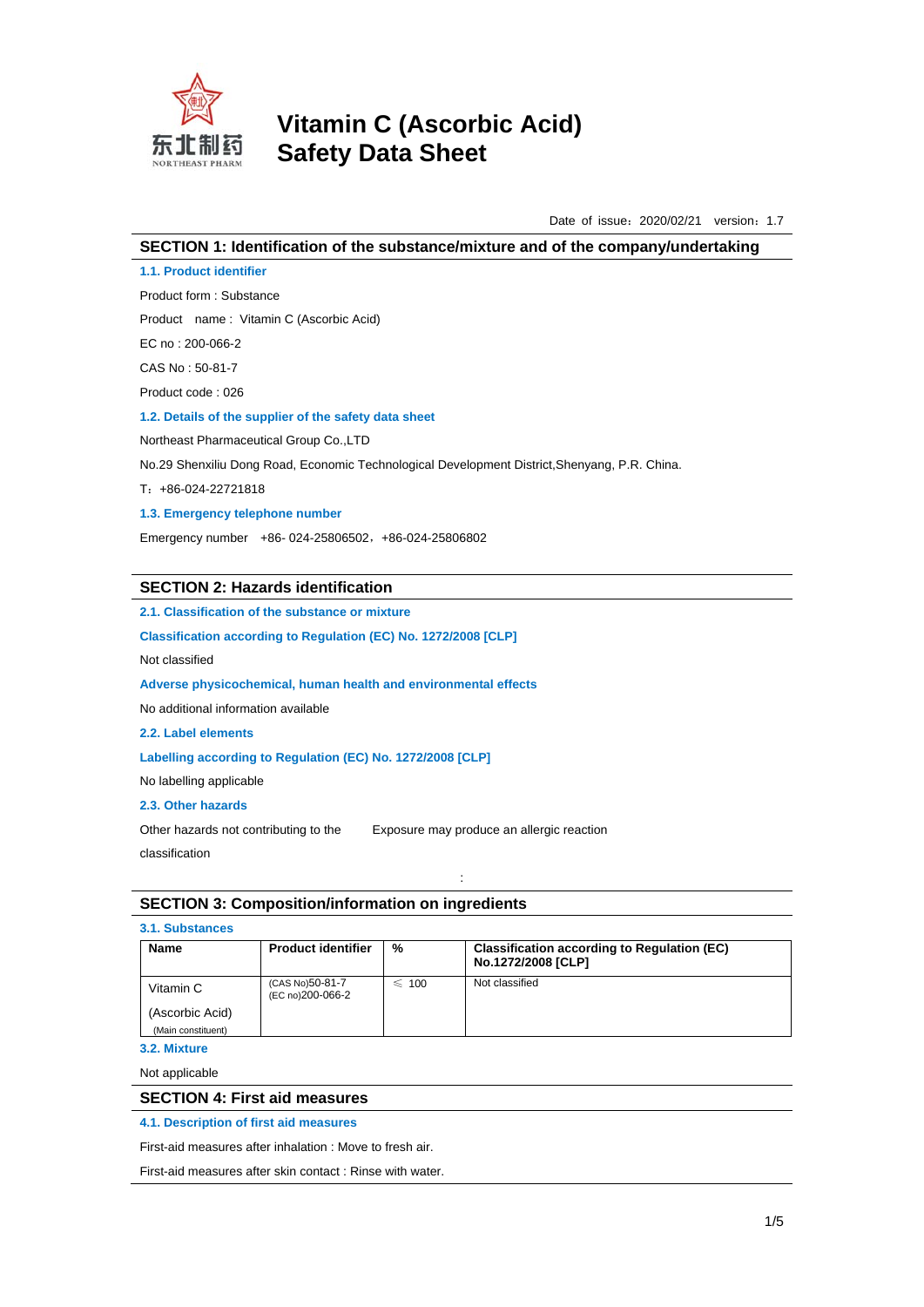

First-aid measures after eye contact : Rinse eyes with water as a precaution

**4.2. Most important symptoms and effects, both acute and delayed** 

Symptoms/injuries : None known.

**4.3. Indication of any immediate medical attention and special treatment needed** 

In all cases of doubt, or when symptoms persist, seek medical attention.

#### **SECTION 5: Firefighting measures**

**5.1. Extinguishing media** 

Suitable extinguishing media : Water spray. Carbon dioxide. Dry powder. Foam.

**5.2. Special hazards arising from the substance or mixture** 

Reactivity : Stable under normal conditions.

#### **5.3. Advice for firefighters**

Precautionary measures fire : Small amounts: Use normal individual fire protective equipment. Large amounts: Not applicable .Firefighting instructions : Dilute with water.

#### **SECTION 6: Accidental release measures**

**6.1. Personal precautions, protective equipment and emergency procedures** 

General measures : Avoid raising dust. Wear suitable protective clothing, gloves and eye or face protection. Avoid all unnecessary exposure.

**6.1.1. For non-emergency personnel** 

No additional information available

#### **6.1.2. For emergency responders**

No additional information available

**6.2. Environmental precautions** 

No additional information available

#### **6.3. Methods and material for containment and cleaning up**

Methods for cleaning up : Sweep spilled substance into containers; if appropriate, moisten first to prevent dusting. Ensure waste is collected and contained. Clean thoroughly. Clean with water. Collect all waste in suitable and labelled containers and dispose according to local legislation.

#### **6.4. Reference to other sections**

No additional information available

## **SECTION 7: Handling and storage**

**7.1. Precautions for safe handling** 

Avoid all unnecessary exposure.

#### **7.2. Conditions for safe storage, including any incompatibilities**

Technical measures : Comply with applicable regulations.

Storage conditions : To guarantee the quality and properties of the product, keep : Store in a non-metallic container,

protected from light.

Incompatible products : Strong oxidizing agents.

### **SECTION 8: Exposure controls/personal protection**

**8.1. Control parameters** 

No additional information available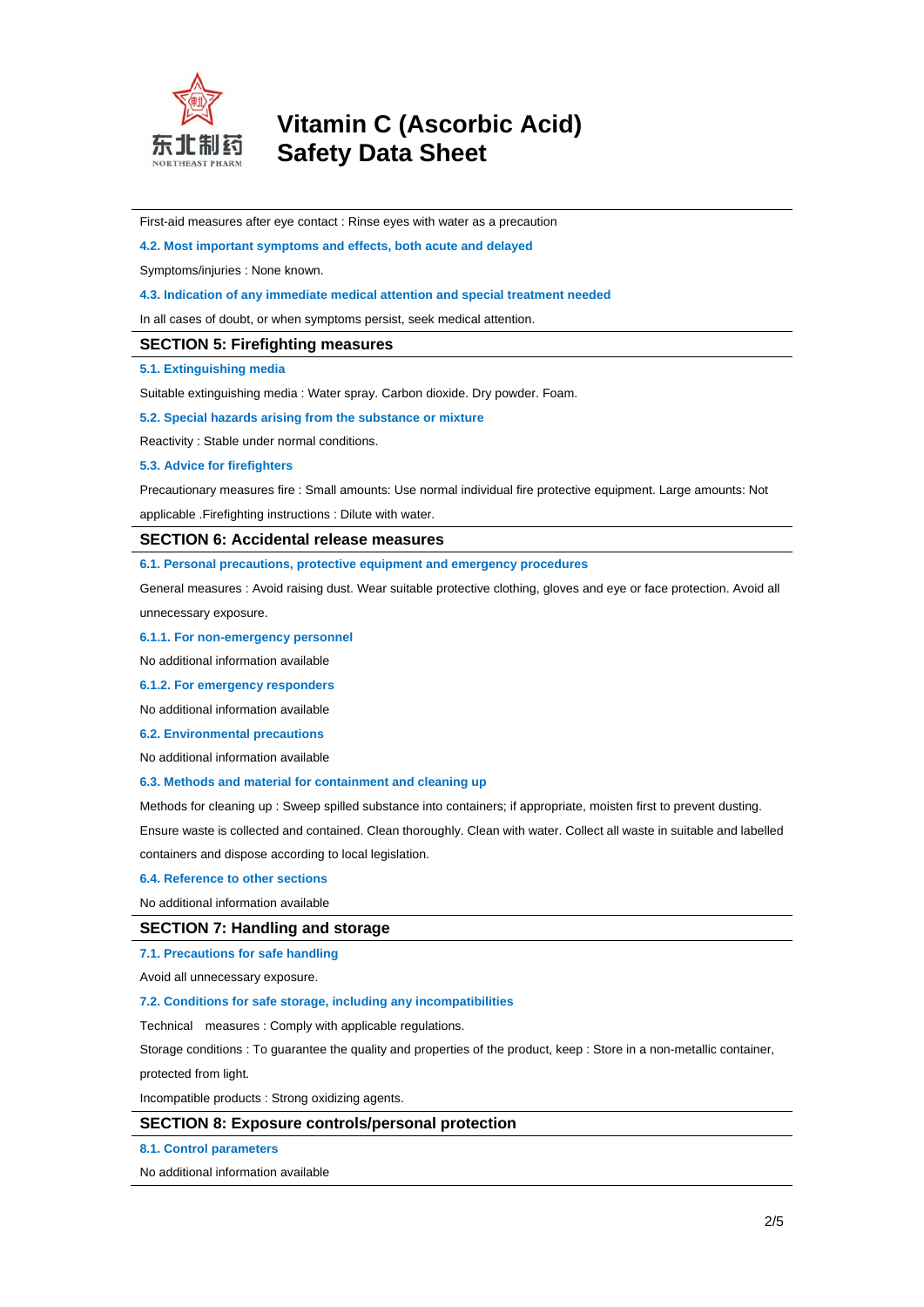

### **8.2. Exposure controls**

Personal protective equipment : Gloves. Safety glasses. Protective clothing. Dust production: dust mask with filter .

| <b>SECTION 9: Physical and chemical properties</b>         |                                                           |  |  |  |
|------------------------------------------------------------|-----------------------------------------------------------|--|--|--|
| 9.1. Information on basic physical and chemical properties |                                                           |  |  |  |
| Physical state                                             | : Solid                                                   |  |  |  |
| Appearance                                                 | : white or almost white, Crystalline powder or colourless |  |  |  |
|                                                            | crystals. Becoming discoloured on exposure to air and     |  |  |  |
|                                                            | moisture.                                                 |  |  |  |
| Colour                                                     | : No data available                                       |  |  |  |
| Odour                                                      | : No data available                                       |  |  |  |
| Odour threshold                                            | : No data available                                       |  |  |  |
| pH (5%)                                                    | $: 2.1 - 2.6$                                             |  |  |  |
| Relative evaporation rate (butylacetate=1)                 | : No data available                                       |  |  |  |
| Melting point                                              | : about 190°C, with decomposition.                        |  |  |  |
| Freezing point                                             | : No data available                                       |  |  |  |
| Boiling point                                              | : No data available                                       |  |  |  |
| Flash point                                                | : No data available                                       |  |  |  |
| Self ignition temperature                                  | : No data available                                       |  |  |  |
| Decomposition temperature                                  | : No data available                                       |  |  |  |
| Flammability (solid, gas)                                  | : No data available                                       |  |  |  |
| Vapour pressure                                            | : No data available                                       |  |  |  |
| Relative vapour density at 20 °C                           | : No data available                                       |  |  |  |
| Relative density                                           | : No data available                                       |  |  |  |
| Solubility                                                 | : Freely soluble in water, sparingly soluble in ethanol   |  |  |  |
|                                                            | (96 percent).                                             |  |  |  |
| Log Pow                                                    | : No data available                                       |  |  |  |
| Log Kow                                                    | : No data available                                       |  |  |  |
| Viscosity, kinematic                                       | : No data available                                       |  |  |  |
| Viscosity, dynamic                                         | : No data available                                       |  |  |  |
| <b>Explosive properties</b>                                | : No data available                                       |  |  |  |
| Oxidising properties                                       | : No data available                                       |  |  |  |
| <b>Explosive limits</b>                                    | : No data available                                       |  |  |  |
| 9.2. Other information                                     |                                                           |  |  |  |

No additional information available

## **SECTION 10: Stability and reactivity**

**10.1. Reactivity** 

Stable under normal conditions.

## **10.2. Chemical stability**

No additional information available

**10.3. Possibility of hazardous reactions**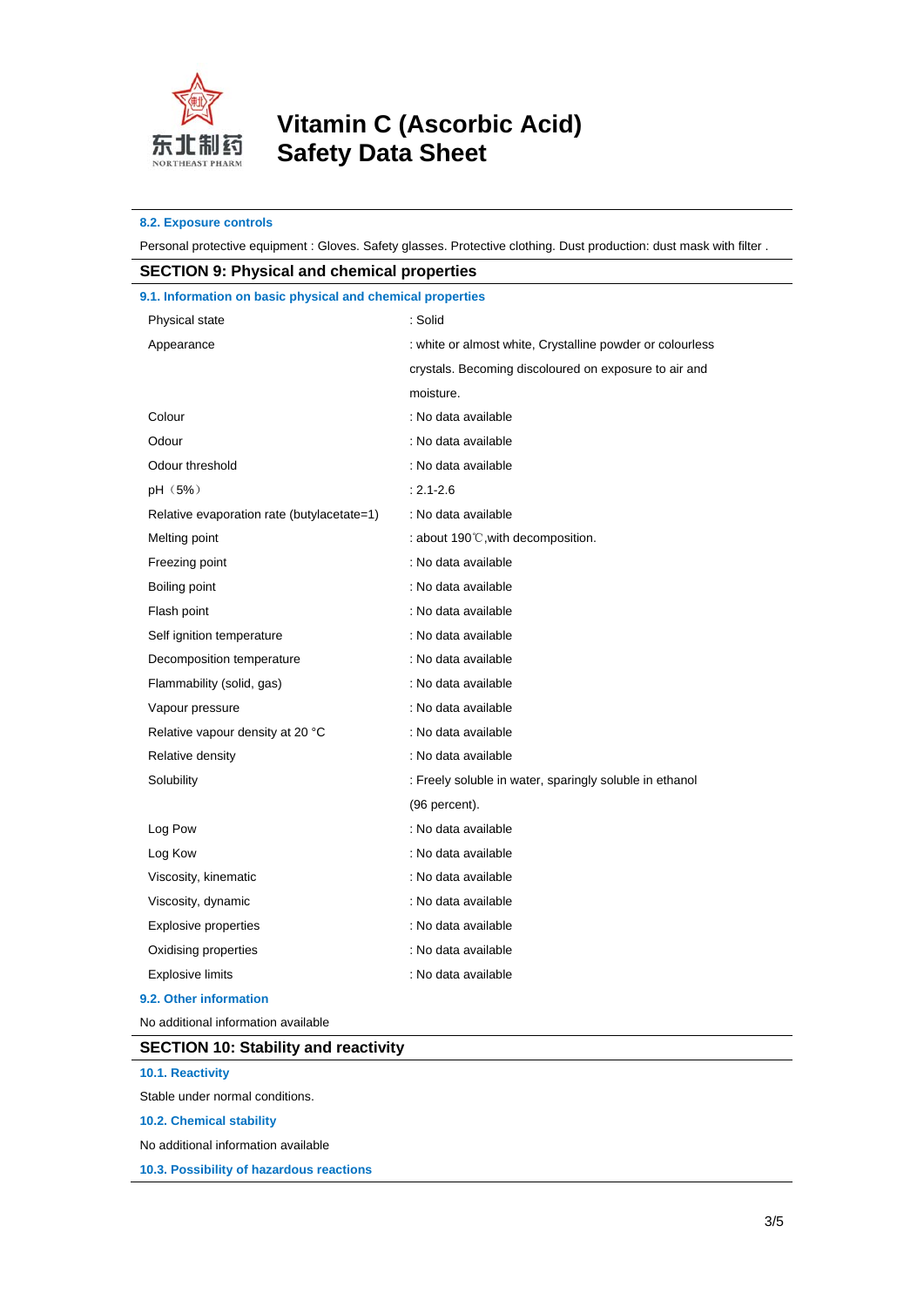

Small amounts: None known. Large amounts: Not applicable.

**10.4. Conditions to avoid** 

No additional information available

**10.5. Incompatible materials** 

Small amounts: None under normal use. Large amounts: Not applicable.

**10.6. Hazardous decomposition products** 

When heated to decomposition, emits dangerous fumes.

## **SECTION 11: Toxicological information**

| Acute toxicity                                     | : Not classified                                                |
|----------------------------------------------------|-----------------------------------------------------------------|
| LD50 oral rat                                      | :11900 mg/kg                                                    |
| Skin corrosion/irritation                          | : Not classified                                                |
|                                                    | pH: 2.1 -2.6 (5%)                                               |
| Serious eye damage/irritation                      | : Not classified                                                |
|                                                    | pH: 2.1 -2.6 (5%)                                               |
| Respiratory or skin sensitization                  | : Not classified                                                |
| Germ cell mutagenicity                             | : Not classified                                                |
| Carcinogenicity                                    | : Not classified                                                |
| Reproductive toxicity                              | : Not classified                                                |
| Specific target organ toxicity (single exposure)   | : Not classified                                                |
| Specific target organ toxicity (repeated exposure) | : Not classified                                                |
| Aspiration hazard                                  | : Not classified                                                |
| Potential Adverse human health effects and         | : To our knowledge, the product does not present any particular |
| symptoms                                           | risk, under normal conditions of use.                           |
|                                                    | Large amounts: Not applicable.                                  |

## **SECTION 12: Ecological information**

## **12.1. Toxicity**

Ecology - general : Small amounts: Presents no specific risk for the environment. Large amounts: Not applicable.

Ecology - water : Soluble in water.

**12.2. Persistence and degradability** 

No additional information available

**12.3. Bioaccumulative potential** 

No additional information available

**12.4. Mobility in soil** 

No additional information available

**12.5. Results of PBT and vPvB assessment** 

No additional information available

#### **12.6. Other adverse effects**

No additional information available

**SECTION 13: Disposal considerations**